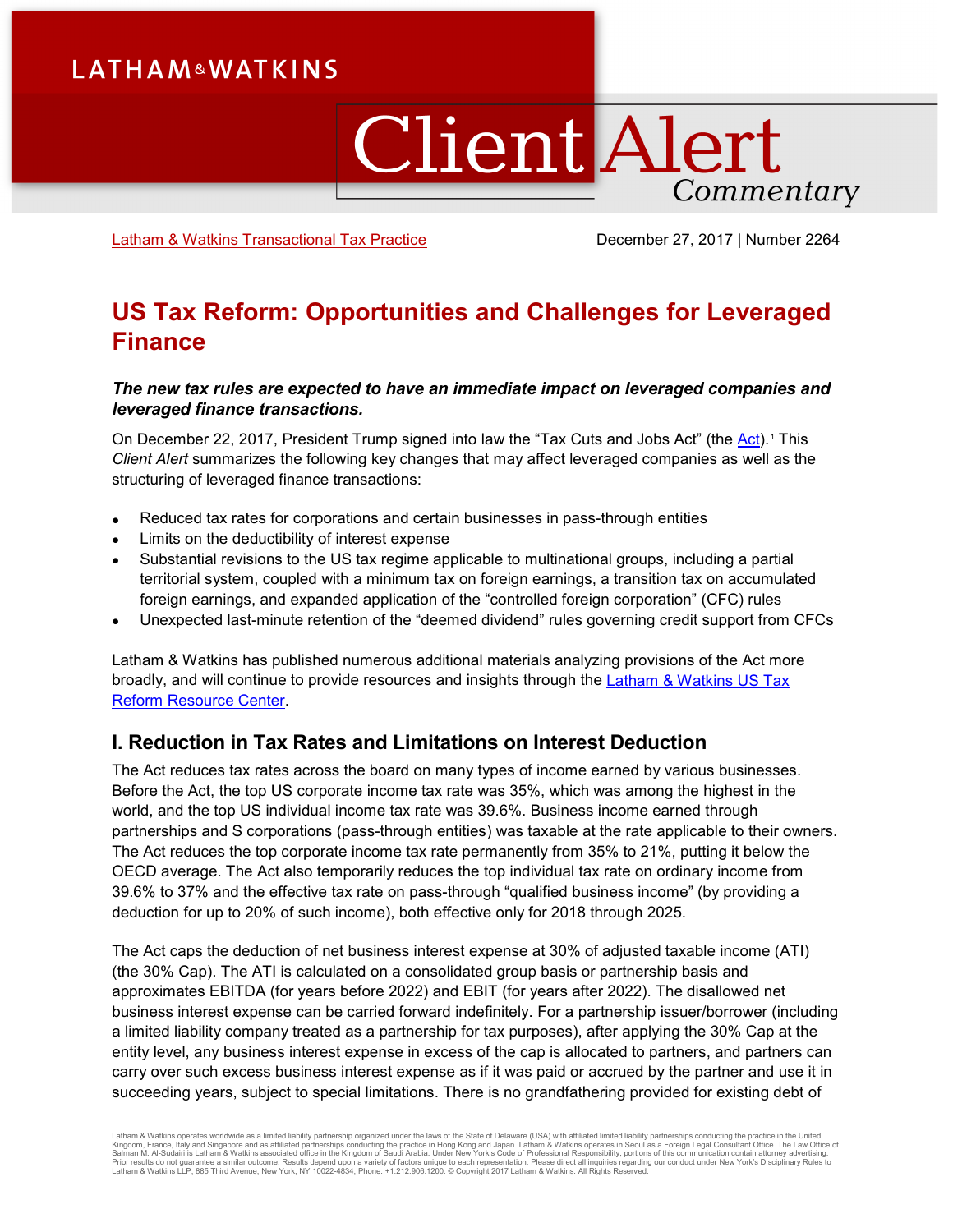any taxpayer, nor is there any transition period. The 30% Cap replaces the prior law's "earnings stripping" rule that deferred interest deductibility on certain related-party debt.

#### *Observations*:

- Because each of the decreased tax rates and the 30% Cap become effective in 2018, with no transition periods or grandfathering for existing debt, issuers/borrowers may want to reevaluate their existing capital structure immediately.
- Leveraged companies that were not previously paying significant US income tax may face a substantial increase in their taxable income due to the 30% Cap. Due to the reduction in US tax rates, the impact of such increase on the overall US tax burden of those companies would depend on their specific situation.
- Decreased US tax rates, combined with the new limitations on business interest expense deductibility, may incentivize multinational groups with significant leverage to move debt to their foreign affiliates, particularly if such affiliates are subject to foreign tax rates higher than the new US tax rates.
- At the same time, the partial territorial regime and the one-time transition tax on accumulated earnings (both of which are described below) will allow US-parented groups to bring more cash back to the US without adverse US tax consequences. The cash can then be used to service or repay debt of the US parent. In particular, US-parented groups may seek to add leverage to their foreign subsidiaries that have substantial earnings invested in non-liquid assets, and repatriate all or a portion of the net proceeds from such debt.
- Decreased US tax rates and the 30% Cap will provide an additional incentive for certain US issuers/borrowers to favor debt paying lower rates of interest, even if that results in additional secured debt, floating rate debt, or debt with shorter maturities. Similarly, issuances of convertible debt with lower interest rates or preferred stock may become more desirable.
- US issuers/borrowers that could be impacted by the 30% Cap may also choose alternative financing structures that generate deductible expenses and are not treated as debt for US federal income tax purposes (*e.g.*, a sale-leaseback).

## **II. Foreign Subsidiary Credit Support for US Parent Debt (Section 956)**

The Act introduces a partial "territorial" regime — subject to a one-time transition tax on accumulated foreign earnings — under which, subject to limited exceptions, income earned by foreign subsidiaries of US-parented multinational groups is generally exempt from the US federal income tax, including upon distribution. Prior to the Act, US parent companies of foreign subsidiaries were subject to US tax on such foreign subsidiaries' earnings on a worldwide basis, but the payment of such tax was deferred (subject to so-called Subpart F rules and other significant exceptions) until such earnings were distributed to the US parent. Upon distribution, dividends paid by a foreign subsidiary to a US corporate shareholder were taxed at 35% tax rate less any allowable foreign tax credits. These rules created a "lock-out effect," which resulted in US-parented multinationals keeping an estimated US\$2-3 trillion of earnings of their foreign subsidiaries offshore in order to manage US taxes.

The Act provides a 100% dividends received deduction (DRD) for the foreign-source portion of dividends received from a foreign corporation to a US corporate shareholder that owns 10% or more of that corporation, subject to a one-year minimum holding period. With this change, the notion of deferred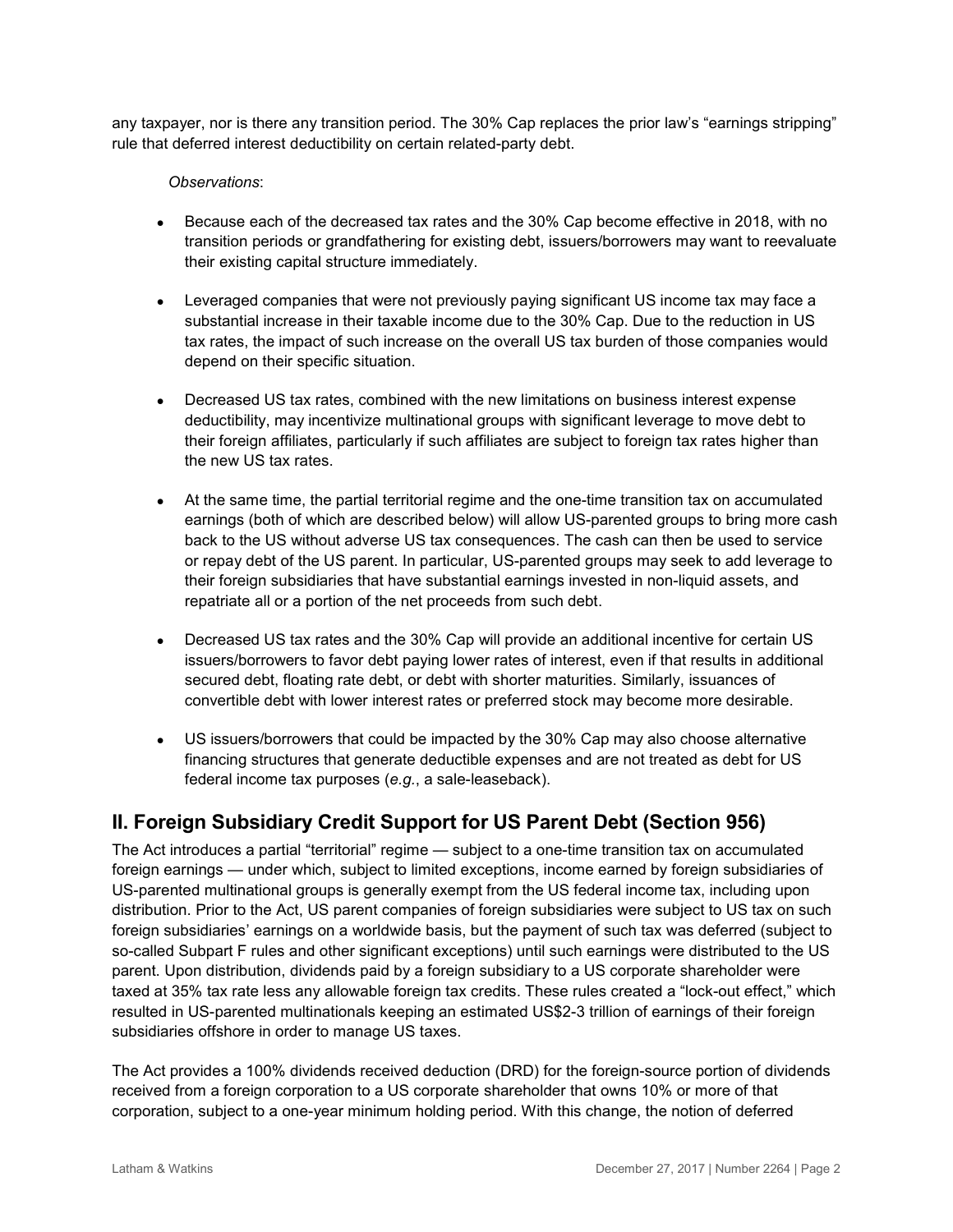offshore earnings, a fundamental part of the US international tax system for decades, is substantially altered. Earnings from such a foreign corporation will now be either fully exempt from US tax or taxed in the US when earned, under either the Subpart F rules or the new "global intangible low-taxed income" (GILTI) rules introduced by the Act. Notably, since the DRD for foreign dividends is only available for corporate shareholders, pass-through entities may continue to have incentives not to repatriate their foreign earnings (to the extent such earnings were not already subject to the transition tax, discussed below).

As part of the transition to a territorial tax regime, the Act imposes a one-time mandatory transition tax (the Transition Tax) on a US shareholder's pro rata share of its foreign subsidiaries' undistributed earnings and profits. The Act measures the earnings as of November 2, 2017, or December 31, 2017, whichever is higher. The Transition Tax is imposed at an effective rate of 15.5% to the extent of foreign cash and other liquid assets, and 8% on all residual earnings and profits. Even though the DRD is only available for corporate shareholders that own 10% or more of the foreign subsidiary, the Transition Tax generally applies to both corporate and non-corporate shareholders that own 10% or more of the foreign subsidiary (including those that own their interest through a partnership where the partnership has an ownership interest of 10% or more). Foreign tax credits will be partially available.

Now the good news: The Act permits a US shareholder to elect to pay the Transition Tax liability over a period of up to eight years. Additionally, the "lock-out effect" is no more: earnings subject to the Transition Tax can generally be repatriated without additional US tax, as such distributions would be treated as previously taxed income.

One surprise in the Act, however, is that unlike the initial House and Senate proposals, the Act does not repeal or amend Section 956.[2](#page-6-1) Section 956 generally requires that a US shareholder include in income (after the Act, at a maximum 21% rate for a corporation and 37% for an individual) a "deemed dividend" from a CFC that provides collateral support to debt of a related US issuer/borrower (or makes certain investment in the United States). A CFC generally includes foreign subsidiaries of a US entity (and, as discussed below, its definition has been further expanded under the Act to include certain foreign sister corporations of a US entity). In the past, US financings have traditionally included provisions precluding CFCs from providing guarantees or pledging assets in favor of US borrowings and limiting the pledge of first-tier foreign subsidiary stock to less than 66 2/3% of the total combined voting power of all classes of voting stock in order to avoid such "deemed dividends" under Section 956. The retention of Section 956 under the new partial "territorial" regime means that going forward, "deemed dividends" are subject to the regular tax at the level of US shareholders while "actual dividends" are exempt if paid to 10% US corporate shareholders. The reasoning behind such rules is puzzling, and the exact interaction between the residual Section 956 and the DRD, GILTI, and the Transition Tax is unclear at this time.

#### *Observations*:

• Many existing leveraged loan agreements obligate borrowers to apply certain excess cash flow to prepay loans, but exclude cash from foreign subsidiaries to the extent repatriation would result in adverse tax consequences or violate local laws. Similarly, many high-yield bond indentures and leveraged loan agreements provide an "adverse tax consequences" exception to provisions that would otherwise require excess asset sale proceeds from foreign subsidiaries be repatriated to repay or repurchase debt. The DRD is largely expected to eliminate the US tax cost of repatriations. As a result, in the absence of withholding taxes or other restrictions imposed by the local jurisdictions, leveraged companies may now be obligated to repatriate amounts in order to make such payments.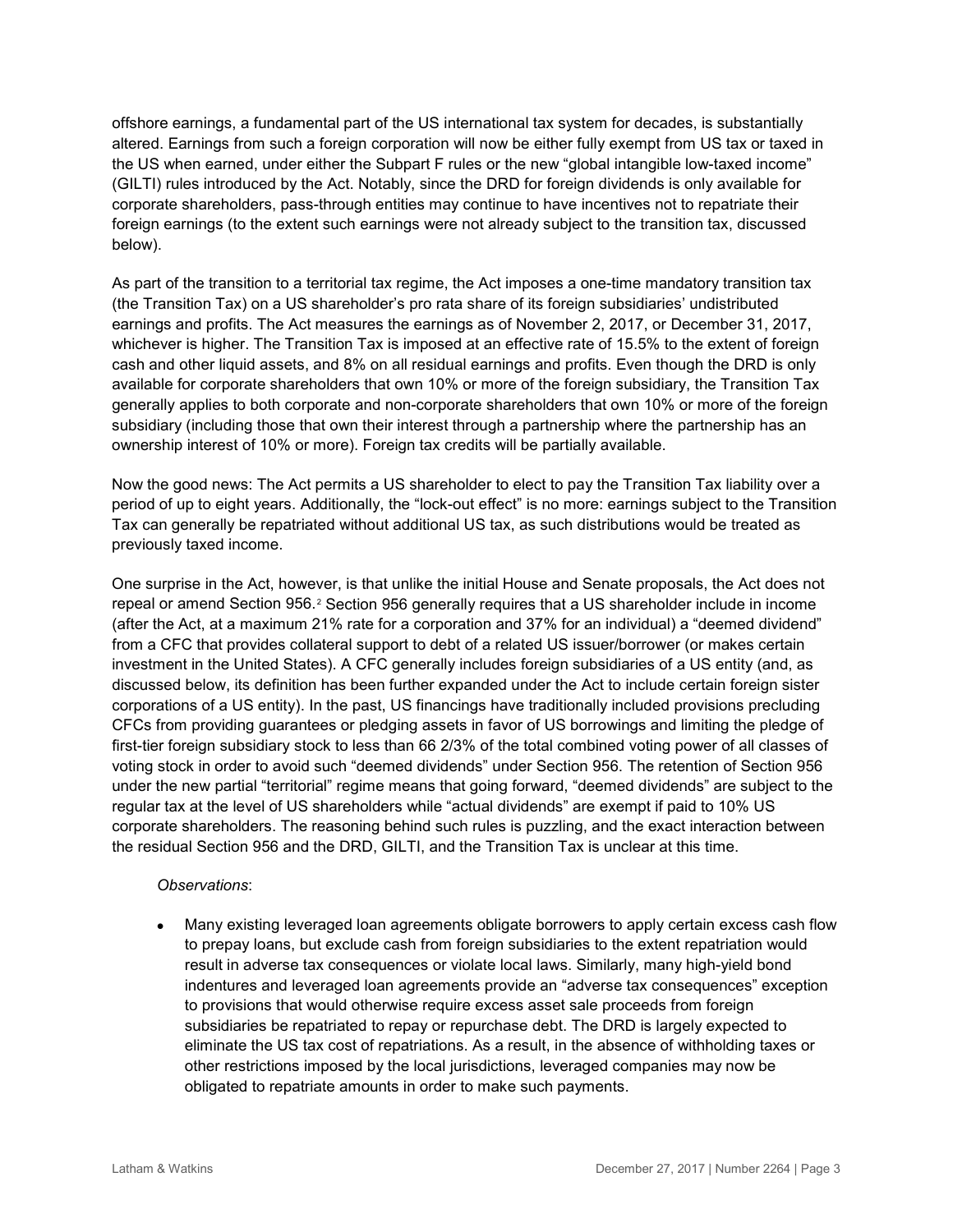• The enactment of DRD and the retention of Section 956 will result in disparate treatment between actual cash dividends and Section 956 deemed dividends resulting from credit support. In order to prevent Section 956 "deemed dividends," issuers/borrowers will likely continue to request customary foreign guarantee and collateral limitations. On the other hand, the combination of the decrease in US tax rates, the pool of "previously taxed income" created by the Transition Tax, the DRD, and the GILTI, may substantially reduce the overall burden of Section 956 inclusion for some leveraged companies. As a result, leveraged companies may be receptive to arrangements where they agree to repatriate cash periodically from their foreign subsidiaries, especially if, in the face of the 30% Cap, they want to enhance the credit support available to their debt and reduce their interest expense.

## **III. Impact on Tax Distribution Provisions**

Prior to the Act, restricted payment covenants under high-yield bond indentures and leveraged loan agreements commonly allowed partnerships and other pass-through issuers/borrowers to make distributions to their equityholders so that such equityholders did not have to come out of pocket to cover their pass-through income tax liability. Permitted tax distributions were in substance viewed as equivalent to entity-level taxes that the issuer/borrower would have paid if the issuer/borrower were taxable as a corporation. While these provisions vary from deal to deal, they often permit the distribution of an amount determined based on the application of a fixed rate, or the highest combined federal, state, and local tax rate in effect applicable to an individual or a corporation (or, in certain cases, the higher of the two rates), to the taxable income of the issuer/borrower. The various changes under the Act discussed above, however, could cause debtholders to prefer a lower-tax corporate structure, add layers of complexity to calculating permitted tax distributions, and/or permit some distributions under existing agreements well in excess of actual tax payment obligations.

As discussed above, prior to the Act, the highest US corporate income tax rate was 35% and the highest US individual income tax rate was 39.6%; as a result, the difference between the corporate rate and the individual rate was not material, and lenders and bondholders were largely agnostic as to whether the issuer/borrower was treated as a corporation paying taxes at the entity level or as a pass-through entity making tax distributions. However, under the Act, the difference between the two rates has increased significantly — now the highest US corporate income tax rate is 21% whereas the highest US individual income tax rate is 37%. Furthermore, the Act also greatly limits the deductibility of state and local income taxes by individuals, whereas state and local income taxes remain fully deductible for corporations. As a result, the use of the highest combined maximum federal, state, and local individual tax rate, rather than the corporate tax rate, in determining the amount of permitted tax distributions could almost double the amount of cash permitted for distribution. One potential mitigant to that difference is that to the extent the pass-through issuer/borrower generates "qualified business income," its owners may be entitled to a deduction of up to 20% of such income.

In addition to the foregoing, issuers/borrowers may now be required to account for a significant amount of Transition Tax (discussed above). The tax distribution provisions under existing indentures and leveraged loan agreements do not address the Transition Tax specifically, and may be interpreted to allow tax distributions for the Transition Tax as a lump sum amount calculated with no offsets, even though the Transition Tax can be paid over eight years at the US shareholder's election, at an effectively reduced rate, and may also benefit from foreign tax credits. This Transition Tax issue would also be relevant for a corporate subsidiary issuer/borrower that is a member of a consolidated return group allowed to make permitted tax distributions to a non-guarantor corporate parent. As a result, there may be a significant disconnect between the amount and timing of the tax liability and the permitted tax distribution.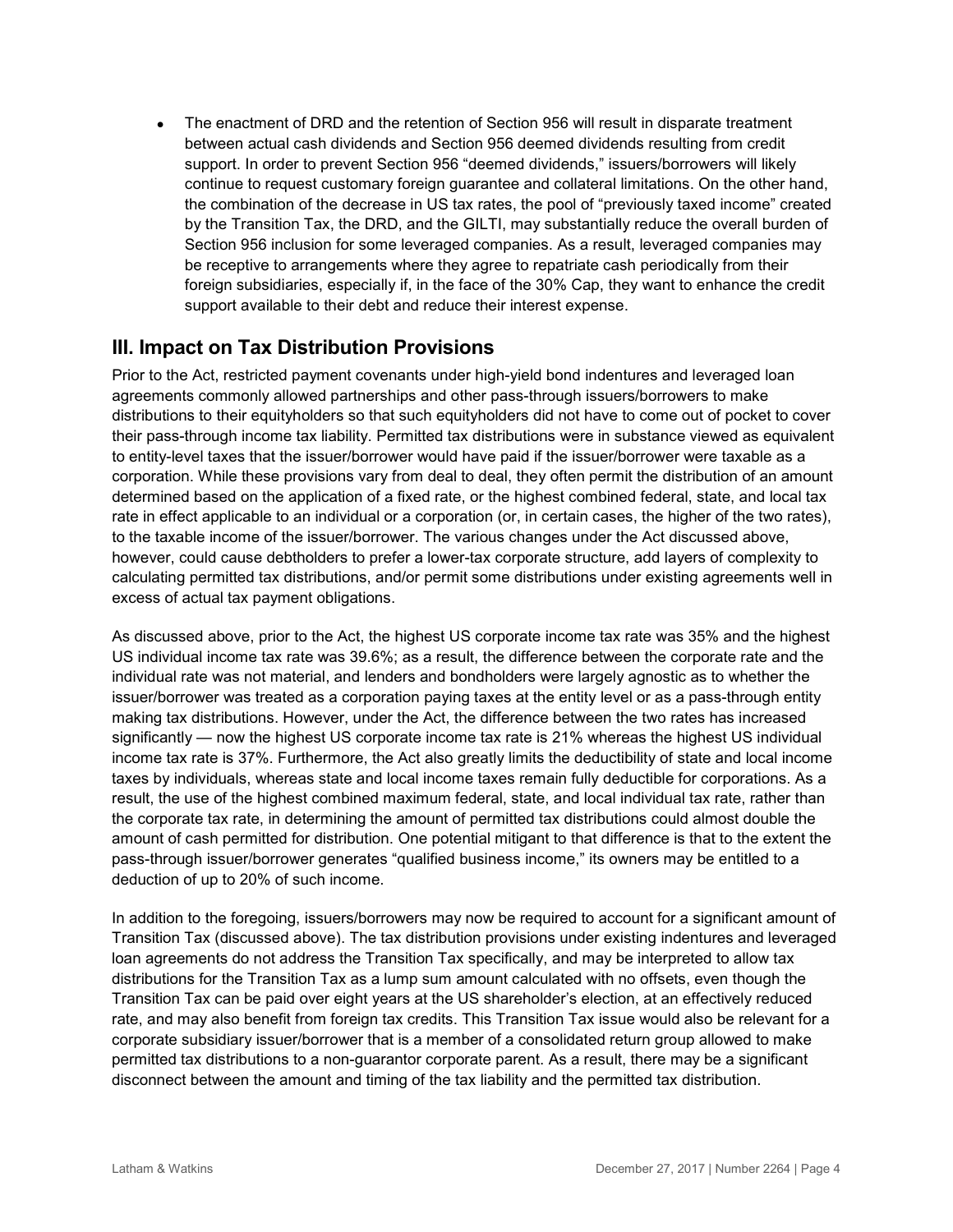#### *Observations*:

- Tax distribution provisions under existing bond indentures and leveraged loan agreements of pass-through entities, depending on the tax status of their equityholders and the availability of the 20% pass-through deduction, could permit cash distributions that would substantially exceed the actual amount of taxes that will be owed under the Act. As a result, lenders and bond purchasers may want to reevaluate such tax distribution provisions.
- If pass-through entities require tax distributions in an amount to be calculated at a tax rate significantly higher than the tax rate applicable to corporations, lenders and bondholders may offer better financing terms to companies taxed as a corporation.
- The Transition Tax imposed on accumulated foreign earnings may permit a pass-through entity (and a corporate subsidiary issuer/borrower that is a member of a consolidated return group with a non-guarantor corporate parent) to make an immediate significant one-time cash distribution computed under the rates applicable to ordinary income, even though the net Transition Tax amount may be much lower and the actual tax payments might be spread out over eight years.
- In preparing cash-flow projections and drafting tax distribution provisions, issuers/borrowers and lenders should account for the potential leakage resulting from the interplay between the Transition Tax and other changes in the international tax rules, and the provisions of existing indentures and loan agreements.

## **IV. Foreign-Parented Groups**

The Act changes the CFC rules that may impact the credit support provided for US subsidiary borrowings in foreign-parented groups.[3](#page-6-2) Specifically, the Act broadens the stock attribution rules for determining CFC status and expands certain related definitions. As a result, in addition to the Transition Tax discussed above, US subsidiary issuers/borrowers with foreign parents and sister foreign companies and their US shareholders may suffer an immediate adverse US tax impact under existing financing structures, and may be more restricted in structuring future financings.

As discussed above, the Act retained Section 956, which requires a 10% US shareholder to include in its income a CFC's earnings when the CFC provides credit support for the obligations of a US entity. Under the revised attribution rules (effective retroactively, beginning with the 2017 tax year), the ownership by a foreign parent of a foreign subsidiary's stock can now be attributed "downward" to a US entity that is also owned by such foreign parent. As a result, for a foreign-parented group, in addition to any foreign subsidiaries of a US subsidiary, the foreign sister companies of a US subsidiary will now all be treated as CFCs.[4](#page-6-3) In addition, the definition of a 10% US shareholder is broadened under the Act (but effective only prospectively, beginning 2018) to include a US person who owns (directly, indirectly, or by attribution) at least 10% of the vote or value of the CFC (as compared to the current definition, which only looks to ownership of voting power). If sister subsidiary CFCs provide credit support for obligations of a US subsidiary of the same parent, any 10% US shareholder (by vote or value) of the foreign-parented group as well as the US affiliate in the event such affiliate has any cross-ownership in such CFCs, may be required to include into income such CFCs' earnings as "deemed dividends" under Section 956 (and any such deemed dividends would not be eligible for the new DRD). Moreover, as discussed above, the interplay between the Transition Tax and such deemed dividends is not entirely clear. Consequently, a foreign-parented group with a 10% US shareholder (or cross-ownership by a US affiliate in a foreign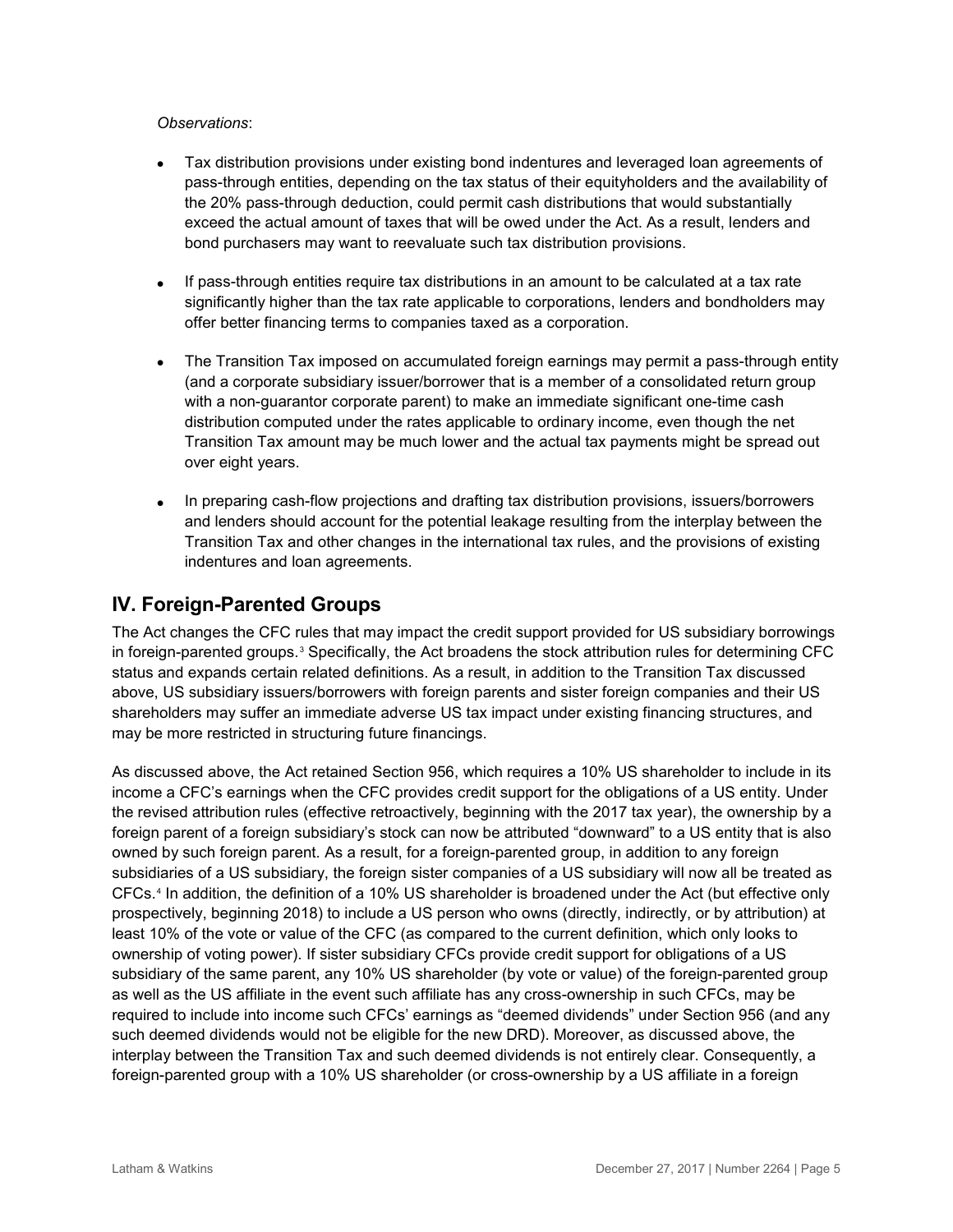affiliate) may need to consider Section 956 implications in structuring a multi-borrower credit facility that includes a US borrower.

#### *Observations*:

- US subsidiary issuers/borrowers in foreign-parented groups, and their lenders, may need to immediately revisit the guarantee and collateral package provided in their financings, depending on whether the foreign-parented group has 10% US shareholders.
- Going forward, a foreign-parented group that desires to borrow directly or issue notes at a US subsidiary level with foreign parent and sister guarantees or collateral should analyze whether the foreign-parented group has 10% US shareholders (by vote or value). If there is a 10% US shareholder, the group may be unable to include a US subsidiary in a multi-borrower facility.
- On the other hand, for a foreign-parented group owned by the public or foreign private equity funds, debt of a US subsidiary issuer/borrower with foreign parent and sister guarantees or collateral can still avoid "deemed dividend" issues (even if foreign affiliates are considered CFCs), so long as there is no 10% US shareholder (by vote or value) of the foreign-parented group or cross ownership by a US affiliate in the group in another foreign affiliate.

If you have questions about this *Client Alert*, please contact one of the authors listed below or the Latham lawyer with whom you normally consult:

#### **[Melissa S. Alwang](https://www.lw.com/people/melissa-alwang)**

[melissa.alwang@lw.com](mailto:melissa.alwang@lw.com) +1.212.906.1706 New York

#### **[Michael W. Benjamin](https://www.lw.com/people/michael-benjamin)**

[michael.benjamin@lw.com](mailto:michael.benjamin@lw.com) +1.212.906.1311 New York

#### **[Senet S. Bischoff](https://www.lw.com/people/senet-bischoff)**

[senet.bischoff@lw.com](mailto:senet.bischoff@lw.com) +1.212.906.1834 New York

#### **[Y. Bora Bozkurt](https://www.lw.com/people/Y-BoraBozkurt)**

[bora.bozkurt@lw.com](mailto:bora.bozkurt@lw.com) +1.212.906.4604 New York

#### **[Nicholas J. DeNovio](https://www.lw.com/people/nicholas-denovio)**

[nicholas.denovio@lw.com](mailto:nicholas.denovio@lw.com) +1.202.637.1034 Washington, D.C.

#### **[Christopher N. Kandel](https://www.lw.com/people/christopher-kandel)**

[christopher.kandel@lw.com](mailto:christopher.kandel@lw.com) +44.20.7710.1108 London

#### **[Joseph M. Kronsnoble](https://www.lw.com/people/JosephMKronsnoble)**

[joseph.kronsnoble@lw.com](mailto:joseph.kronsnoble@lw.com) +1.312.876.7657 Chicago

#### **[Jiyeon Lee-Lim](https://www.lw.com/people/jiyeon-lee-lim)**

[jiyeon.lee-lim@lw.com](mailto:jiyeon.lee-lim@lw.com) +1.212.906.1298 New York

#### **[Elena Romanova](https://www.lw.com/people/elena-romanova)**

[elena.romanova@lw.com](mailto:elena.romanova@lw.com) +1.212.906.1644 New York

#### **[Ian D. Schuman](https://www.lw.com/people/ian-schuman)**

[ian.schuman@lw.com](mailto:ian.schuman@lw.com) +1.212.906.1894 New York

#### **[Daniel C. Seale](https://www.lw.com/people/daniel-seale)**

[daniel.seale@lw.com](mailto:daniel.seale@lw.com) +1.212.906.1341 New York

#### **[Laurence J. Stein](https://www.lw.com/people/laurence-stein)**

[larry.stein@lw.com](mailto:larry.stein@lw.com) +1.213.891.8322 Los Angeles

#### **[Alfred Y. Xue](https://www.lw.com/people/alfred-xue)**

alfred.xue@w.com +1.212.906.1640 New York